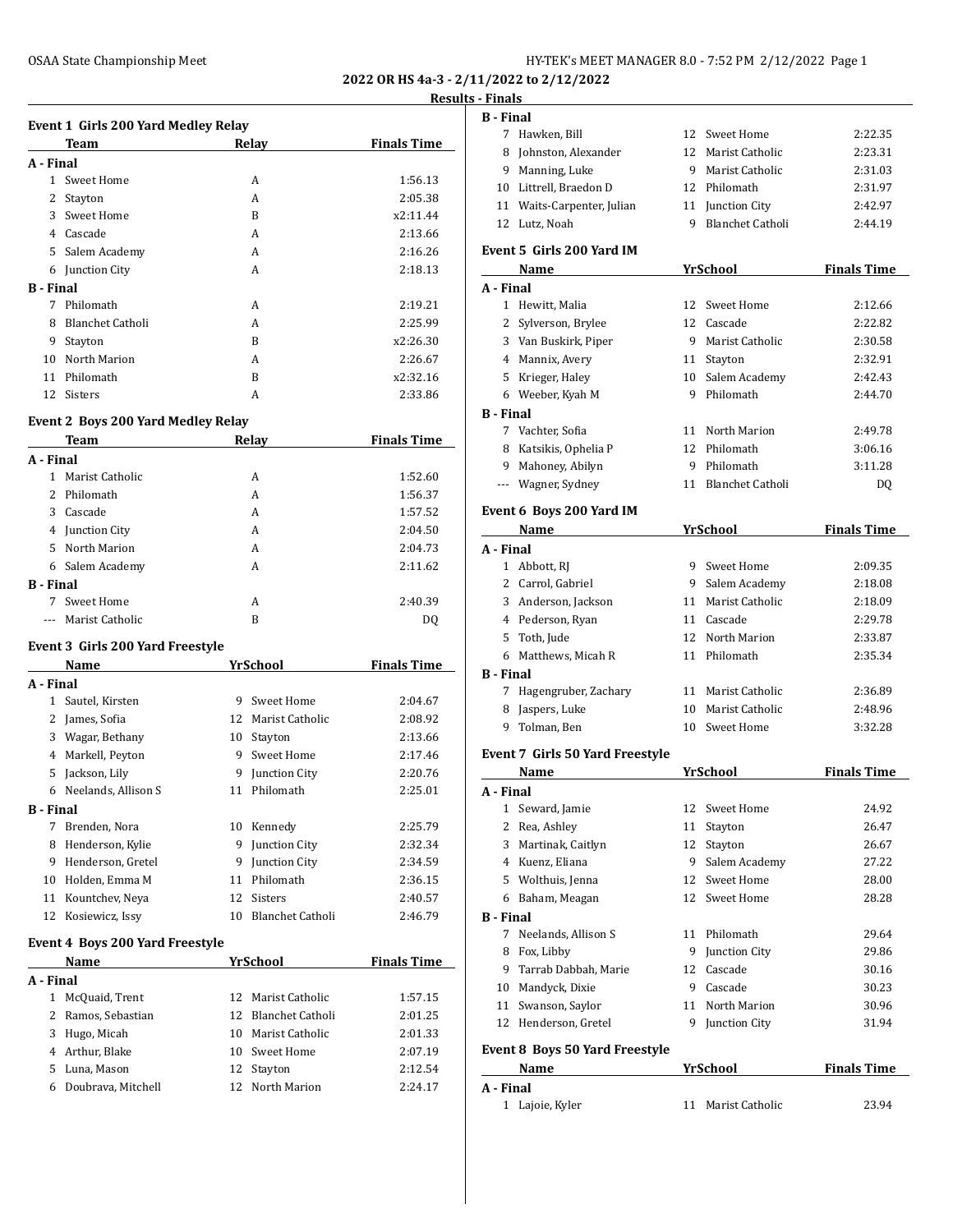**2022 OR HS 4a-3 - 2/11/2022 to 2/12/2022**

## **Results - Finals**

|                  |                                             |    |                     | Resu               |
|------------------|---------------------------------------------|----|---------------------|--------------------|
|                  | A - Final  (Event 8 Boys 50 Yard Freestyle) |    |                     |                    |
|                  | Name                                        |    | <b>YrSchool</b>     | <b>Finals Time</b> |
|                  | 2 Heuberger, Clayten                        |    | 11 Sisters          | 24.13              |
|                  | 3 Hirte, Carrson L                          |    | 11 Philomath        | 24.23              |
|                  | 4 Souza, Joseph                             |    | 9 Sisters           | 25.18              |
|                  | 5 Bitikofer, Tyler                          |    | 10 Cascade          | 25.49              |
|                  | 6 Ferguson, Liam                            |    | 10 Blanchet Catholi | 25.90              |
| <b>B</b> - Final |                                             |    |                     |                    |
|                  | 7 Wright, Micah                             |    | 12 Sweet Home       | 26.09              |
|                  | 8 Brabb, Joey                               |    | 10 Junction City    | 26.28              |
|                  | 9 Stolasz, Ted                              |    | 10 Sisters          | 26.53              |
|                  | 10 Long, Casey                              |    | 9 Junction City     | 26.60              |
|                  | 11 Elliott, Nick                            | 12 | Marist Catholic     | 27.29              |
| $\cdots$         | Huges, Cedric                               |    | 11 North Marion     | DQ                 |
|                  | Event 9 Girls 100 Yard Butterfly            |    |                     |                    |
|                  | Name                                        |    | <b>YrSchool</b>     | <b>Finals Time</b> |
| A - Final        |                                             |    |                     |                    |
|                  | 1 Wiseman, Liberty                          |    | 11 Stayton          | 1:15.57            |
|                  | 2 Wolthuis, Jenna                           |    | 12 Sweet Home       | 1:15.98            |
|                  | 3 Hogervost, Evy                            |    | 9 Pleasant Hill     | 1:16.70            |
|                  | 4 Banning, Olivia                           |    | 12 Blanchet Catholi | 1:17.52            |
|                  | 5 Zamudio, Vanessa                          |    | 11 Stayton          | 1:20.07            |
|                  | 6 Holden, Katherine R                       |    | 11 Philomath        | 1:33.75            |
| <b>B</b> - Final |                                             |    |                     |                    |
| 7                | Miller, Madeline                            |    | 11 Marist Catholic  | 1:51.56            |
| 8                | Hart, Emma                                  | 9  | Marist Catholic     | 1:52.82            |
|                  |                                             |    |                     |                    |
|                  | <b>Event 10 Boys 100 Yard Butterfly</b>     |    |                     |                    |
|                  | Name                                        |    | YrSchool            | <b>Finals Time</b> |
| A - Final        |                                             |    |                     |                    |
|                  | 1 Miller, Cameron                           |    | 11 Kennedy          | 56.73              |
|                  | 2 Anderson, Jackson                         |    | 11 Marist Catholic  | 1:01.68            |
|                  | 3 Carrol, Gabriel                           |    | 9 Salem Academy     | 1:06.07            |
|                  | 4 Houchin, Kellen D                         |    | 11 Philomath        | 1:06.54            |
|                  | 5 Arthur, Blake                             |    | 10 Sweet Home       | 1:10.49            |
|                  | 6 Littrell, Braedon D                       |    | 12 Philomath        | 1:16.34            |
| <b>B</b> - Final |                                             |    |                     |                    |
| $7^{\circ}$      | Dannen. Brit                                |    | 12 Marist Catholic  | 1:26.10            |
| 8                | Waits-Carpenter, Julian                     | 11 | Junction City       | 1:26.82            |
| 9                | Tolman, Ben                                 | 10 | Sweet Home          | 1:49.08            |
|                  | <b>Event 11 Girls 100 Yard Freestyle</b>    |    |                     |                    |
|                  | Name                                        |    | <b>YrSchool</b>     | <b>Finals Time</b> |
| A - Final        |                                             |    |                     |                    |
| $\mathbf{1}$     | Tyler, Chloe                                | 12 | Sweet Home          | 52.53              |
| 2                | Martinak, Caitlyn                           | 12 |                     | 58.60              |
|                  |                                             |    | Stayton             |                    |
| 3                | Wagar, Bethany                              | 10 | Stayton             | 1:01.28            |
|                  | 4 Jackson, Lily                             |    | 9 Junction City     | 1:04.99            |
| 5                | Baham, Meagan                               | 12 | Sweet Home          | 1:05.70            |
| 6                | Fox, Libby                                  | 9. | Junction City       | 1:06.75            |
| <b>B</b> - Final |                                             |    |                     |                    |
| 7                | Tarrab Dabbah, Marie                        | 12 | Cascade             | 1:08.19            |
| 8                | Kountchev, Neya                             | 12 | Sisters             | 1:08.42            |
| 9                | Swanson, Saylor                             | 11 | North Marion        | 1:08.48            |
| 10               | Folsom, Jordan                              | 12 | Junction City       | 1:08.91            |
| 11               | Mandyck, Dixie                              | 9  | Cascade             | 1:10.08            |
|                  |                                             |    |                     |                    |

|                       | 12 Makin, Naomi                           |    | 12 Salem Academy                      | 1:11.29            |
|-----------------------|-------------------------------------------|----|---------------------------------------|--------------------|
|                       | <b>Event 12 Boys 100 Yard Freestyle</b>   |    |                                       |                    |
|                       | Name                                      |    | YrSchool                              | <b>Finals Time</b> |
| A - Final             |                                           |    |                                       |                    |
|                       | 1 McQuaid, Trent                          |    | 12 Marist Catholic                    | 51.99              |
|                       | 2 Hirte, Carrson L                        | 11 | Philomath                             | 53.26              |
|                       | 3 Ferguson, Liam                          |    | 10 Blanchet Catholi                   | 57.75              |
|                       | 4 Luna, Mason                             |    | 12 Stayton                            | 58.65              |
|                       | 5 Elliott, Nick                           |    | 12 Marist Catholic                    | 59.88              |
|                       | 6 Edwards, Brian                          |    | 11 Junction City                      | 1:01.52            |
| <b>B</b> - Final      |                                           |    |                                       |                    |
|                       | 7 Wright, Micah                           |    | 12 Sweet Home                         | 59.29              |
|                       | 8 Brabb, Joey                             |    | 10 Junction City                      | 59.43              |
|                       | 9 Bitikofer, Tyler                        |    | 10 Cascade                            | 1:01.63            |
|                       | 10 Hawken, Bill                           |    | 12 Sweet Home                         | 1:02.76            |
|                       | 11 Long, Casey                            |    | 9 Junction City                       | 1:05.34            |
|                       | 12 Katsikis, Henry N                      |    | 10 Philomath                          | 1:05.84            |
|                       | Event 13 Girls 500 Yard Freestyle         |    |                                       |                    |
|                       | Name                                      |    | YrSchool                              | <b>Finals Time</b> |
| A - Final             |                                           |    |                                       |                    |
|                       | 1 Sayer, Isabel                           |    | 12 Sweet Home                         | 5:53.01            |
|                       | 2 Bartlett, Ella                          |    | 10 Sisters                            | 6:02.81            |
|                       | 3 Markell, Peyton                         |    | 9 Sweet Home                          | 6:12.98            |
|                       | 4 Hogervost, Evy                          |    | 9 Pleasant Hill                       | 6:33.69            |
|                       | 5 Brenden, Nora                           |    | 10 Kennedy                            | 6:36.27            |
|                       | 6 Abbott, Taryn                           |    | 11 Sweet Home                         | 6:48.88            |
| <b>B</b> - Final      |                                           |    |                                       |                    |
|                       | 7 Henderson, Kylie                        |    | 9 Junction City                       | 6:47.88            |
| 8                     | Markell, Rylee                            |    | 10 Sweet Home                         | 6:52.41            |
|                       | 9 Lutz, Emma                              |    | 12 Blanchet Catholi                   | 7:01.16            |
|                       | 10 Holden, Emma M                         |    | 11 Philomath                          | 7:06.84            |
|                       | 11 Walker, Hannah<br>12 Westover, Gwyneth |    | 10 Junction City<br>9 Marist Catholic | 7:41.90<br>7:44.53 |
|                       |                                           |    |                                       |                    |
|                       | Event 14 Boys 500 Yard Freestyle          |    |                                       |                    |
|                       | Name                                      |    | YrSchool                              | <b>Finals Time</b> |
| A - Final             |                                           |    |                                       |                    |
|                       | 1 Abbott, RJ                              | 9  | Sweet Home                            | 5:16.87            |
| 2                     | Hugo, Micah                               | 10 | Marist Catholic                       | 5:28.48            |
| 3                     | Ramos, Sebastian                          | 12 | Blanchet Catholi                      | 5:33.15            |
|                       | 4 Toth, Jude                              | 12 | North Marion                          | 6:07.47            |
|                       | 5 Singleton, Caleb                        |    | 9 Marist Catholic<br>10 Philomath     | 6:47.14            |
|                       | 6 Morrison, Marshall A                    |    |                                       | 7:00.32            |
| <b>B</b> - Final<br>7 | Manning, Luke                             |    | 9 Marist Catholic                     | 7:01.33            |
|                       | 8 Sayer, Boden                            |    | 9 Sweet Home                          | 7:50.21            |
|                       | 9 Schuster, Shayne                        |    | 9 Sweet Home                          | 8:47.11            |
|                       |                                           |    |                                       |                    |
|                       | Event 15 Girls 200 Yard Freestyle Relay   |    |                                       |                    |
|                       | Team                                      |    | <b>Relay</b>                          | <b>Finals Time</b> |
| A - Final             |                                           |    |                                       |                    |
|                       | 1 Sweet Home                              |    | A                                     | 1:44.78            |
|                       | 2 Stayton                                 |    | A                                     | 1:48.35            |
|                       | 3 Cascade                                 |    | A                                     | 1:59.81            |
|                       | 4 Junction City                           |    | A                                     | 2:01.11            |
|                       | 5 Philomath                               |    | A                                     | 2:02.12            |
|                       |                                           |    |                                       |                    |